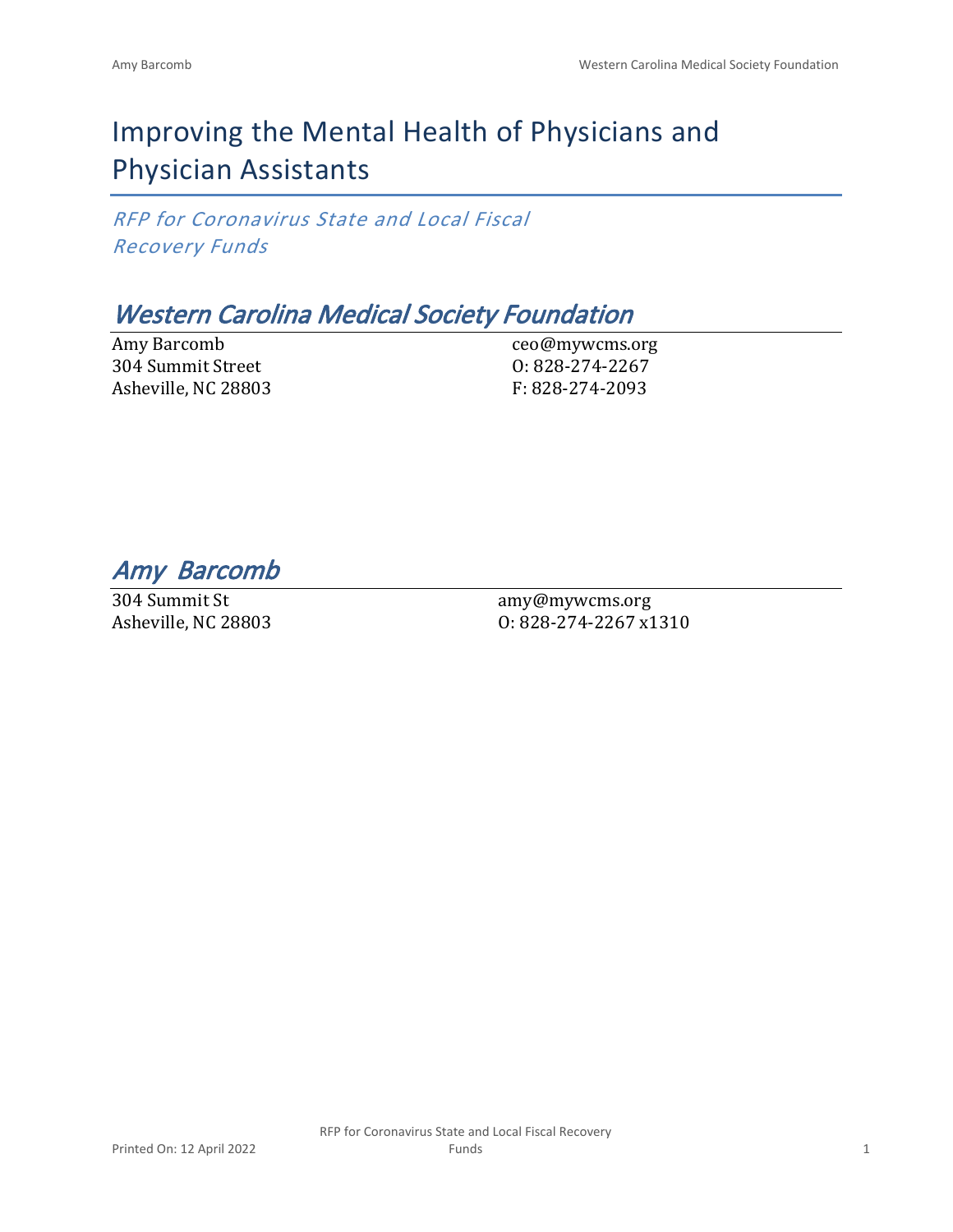# Application Form

## *Question Group*

Buncombe County requests proposals for projects to help the community recover from and respond to COVID-19 and its negative economic impacts.

Buncombe County has been awarded \$50,733,290 in Coronavirus State and Local Fiscal Recovery Funds (Recovery Funding), as part of the American Rescue Plan Act. To date, Buncombe County has awarded projects totaling \$23,093,499, leaving a balance of \$27,639,791 available to award.

Visit [http://www.buncombecounty.org/recoveryfundinghttp://www.buncombecounty.org/recoveryfundingwww.b](http://www.buncombecounty.org/recoveryfunding) [uncombecounty.org/recoveryfundinghttp://www.buncombecounty.org/recoveryfundinghttp://www.buncombeco](http://www.buncombecounty.org/recoveryfunding) [unty.org/recoveryfundinghttp://www.buncombecounty.org/recoveryfundinghttp://www.buncombecounty.org/re](http://www.buncombecounty.org/recoveryfunding) [coveryfunding](http://www.buncombecounty.org/recoveryfunding) for details.

This infusion of federal resources is intended to help turn the tide on the pandemic, address its economic fallout, and lay the foundation for a strong and equitable recovery.

Buncombe County is committed to investing these funds in projects that:

- Align to county strategic plan and community priorities
- Support equitable outcomes for most impacted populations
- Leverage and align with other governmental funding sources
- Make best use of this one-time infusion of resources
- Have a lasting impact

Proposals shall be submitted in accordance with the terms and conditions of this RFP and any addenda issued hereto.

Click [here](https://www.buncombecounty.org/common/purchasing/Buncombe%20Recovery%20Funding%20RFP%202022.pdf) for the full terms and conditions of the RFP

## **Organization Type\***

Nonprofit

## **Nonprofit documentation**

If nonprofit, attach IRS Determination Letter or other proof of nonprofit status.

tax-exempt letter 2014.pdf

## **Name of Project.\***

Improving the Mental Health of Physicians and Physician Assistants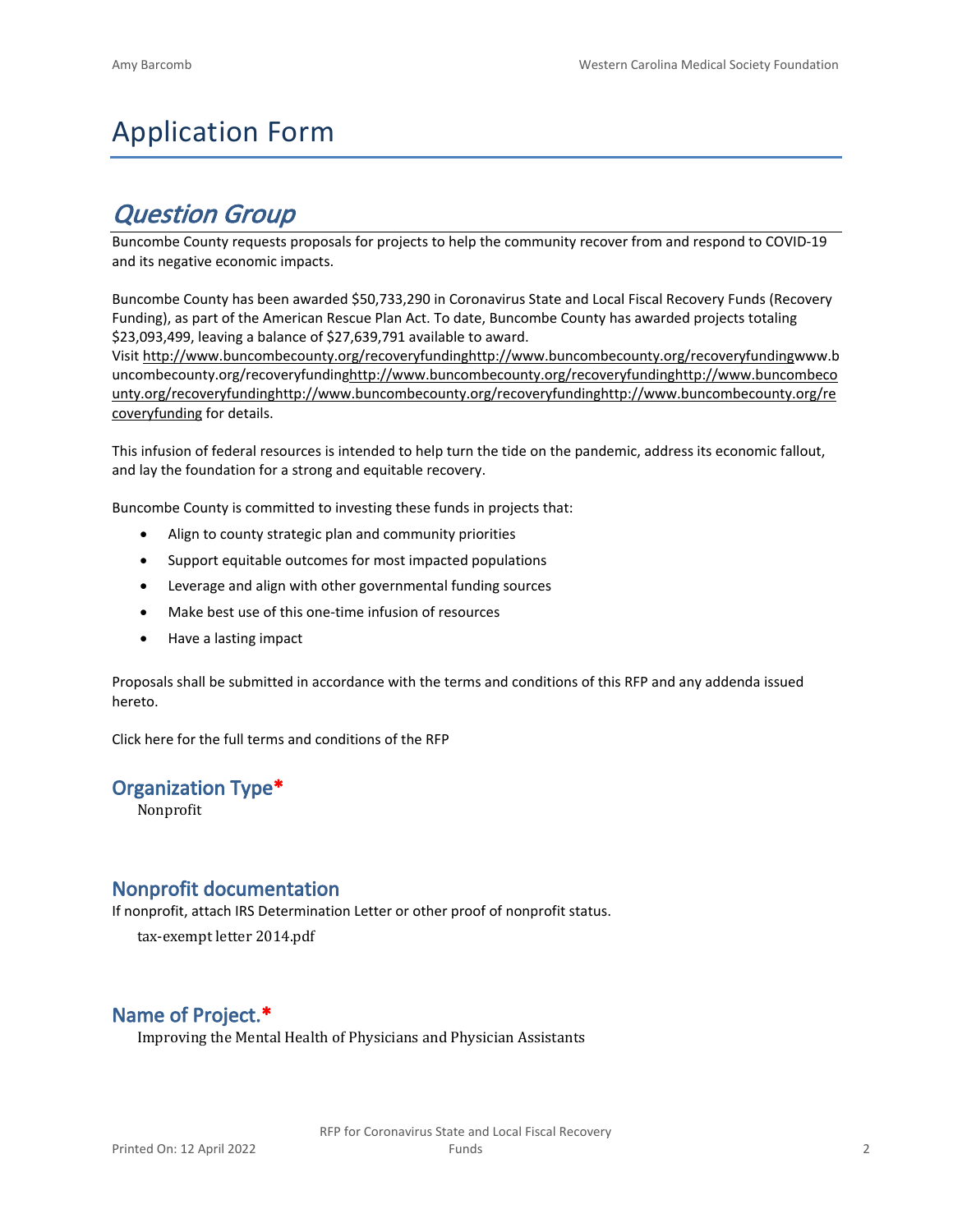## **New/Updated Proposal\***

Is this a new project proposal or an updated version of a proposal submitted during the earlier (July 2021) Recovery Funding RFP?

New project proposal

## **Amount of Funds Requested\***

\$761,245.00

## **Category\***

Please select one:

- Affordable Housing
- Aging/Older Adults
- Business Support/Economic Development
- Environmental/Climate
- Homelessness
- K-12 Education
- Infrastructure and/or Broadband
- Mental Health/Substance Use
- NC Pre-K Expansion
- Workforce

Mental Health/Substance Use

## **Brief Project Description\***

Provide a short summary of your proposed project.

The Western Carolina Medical Society's (WCMS) Improving the Mental Health of Physicians and Physician Assistants project will enable us to better support providers in Buncombe County by increasing the educational and supportive programs, services and resources of our Healthy Healer Program (HHP) as we work to improve the mental health of physicians and physician assistants, and also to improve recruitment and retention of providers in our county.

Funding for this project will provide 180 individual coaching sessions and four group coaching sessions each year of the project. Funding from this grant will also allow the HHP to put on two events each year with speakers talking about burnout and self-care. HHP will also be able to greatly expand and add new services to address burnout, reduce stress, depression and anxiety, increase mindfulness and self-care, and improve the overall mental well-being of physicians and physician assistants who work or live in Buncombe County.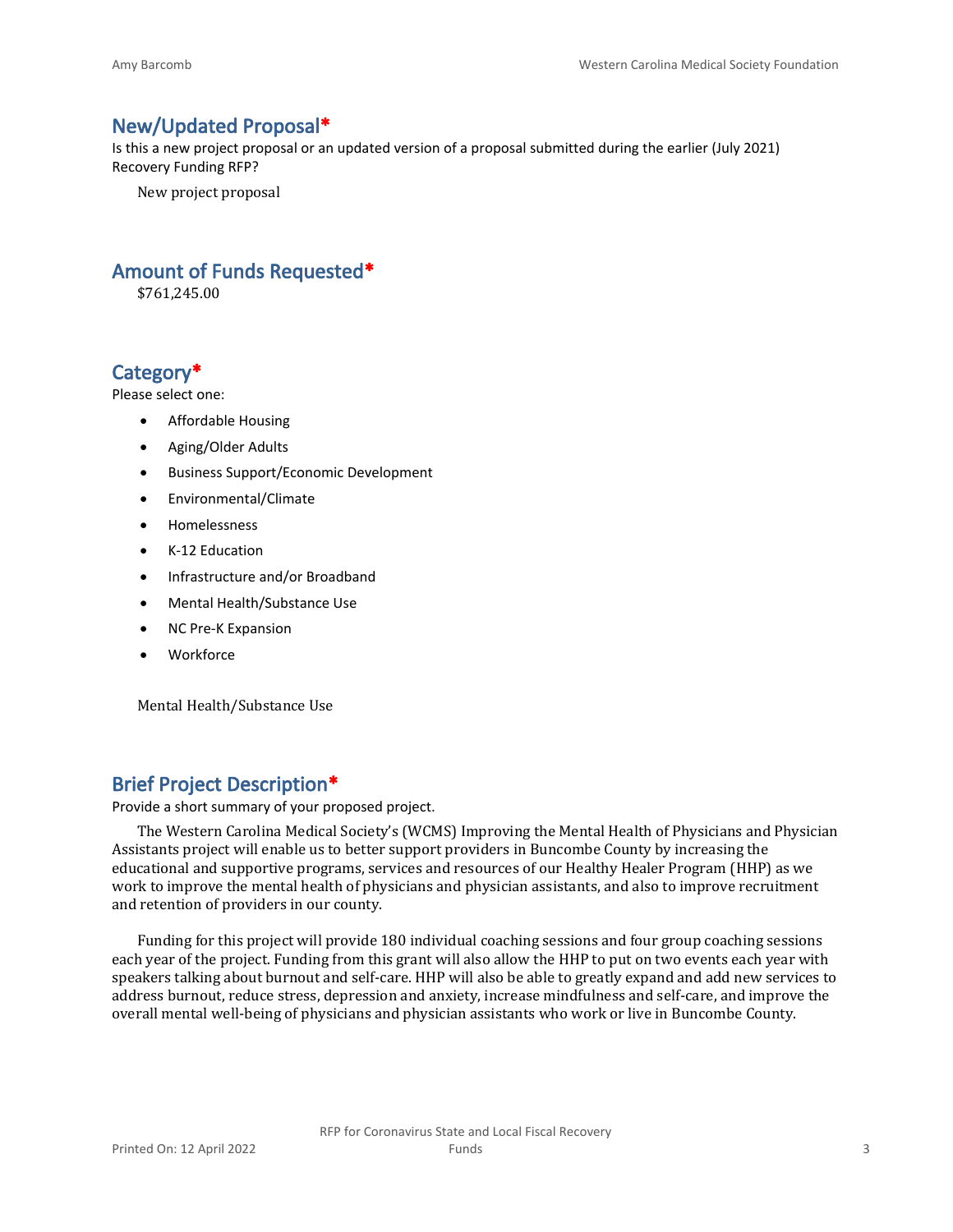#### **Project Plan\***

Explain how the project will be structured and implemented, including timeframe.

The Healthy Healer Program (HHP) is a wellness program for physicians and physician assistants. Western Carolina Medical Society (WCMS) started the HHP in 2017 in response to the number of physicians and physician assistants who reported feeling burned out. The mission of the HHP is to promote well-being for physicians and physician assistants through advocacy, education, and supportive resources and services including workshops on self-care and wellness and free and discounted therapy and coaching.

The HHP is guided by a Steering Committee of medical and mental health providers, including a member of the WCMS Board of Directors, Dr. Jeffrey Garris, who serves as a co-chair, with Dr. Mark Jaben.

WCMS has seen firsthand the impact of COVID-19 on the mental health of physicians and physician assistants as the pandemic has gone on. The Improving the Mental Health of Physicians and Physician Assistants project will greatly expand and enhance the offerings of the WCMS Healthy Healer Program (HHP). The grant project budget includes hiring a full-time person at the beginning of the grant period. This person will plan and coordinate all the events and activities of the grant project. Additional responsibilities will include securing speakers and venues, managing all the logistical details of events from conception to execution including promotion and registration, continuously researching new and additional options for supportive services, managing all evaluation including ensuring that participants are surveyed and interviewed and tracking all the data captured from program activities. Additionally this person will create content for the WCMS website and social media platforms to provide educational resources around burnout and self-care for physicians and physician assistants. WCMS hopes to become a resource regarding for wellness promotion and strategies to address burnout among our health providers, so they will continue to offer quality care to all the communities in Buncombe County.

With funding from this grant, starting in fall 2022 HHP will increase the number of individual and group coaching sessions available to physicians and physician assistants. Also beginning in fall 2022, HHP will add other supportive services and workshops like yoga, meditation, equine therapy, and guided hikes to provide a wider and more diverse selection of supportive services to reach more Buncombe County physicians and physician assistants. Starting in 2023, HHP will hold two events a year, one in the spring and one in the fall, featuring speakers on physician well-being, burnout, stress management, work-life balance or other self-care topics. All of these activities and programs will serve to better support the mental health of physicians and physician assistants living and working in Buncombe County.

#### **Statement of Need\***

Describe the need that this project will address. Include data to demonstrate the need, and cite the source of the data.

WCMS created the Healthy Healer Program (HHP) in 2017 in response to the number of physician and physician assistants who reported feeling burned out.

The most recent all-member WCMS Survey from March 2022 highlights that our local burnout rates are higher than national average and that local resources are necessary.

● 71% of physicians surveyed by WCMS in 2022 say they are burned out sometimes, often or always. This rate is 24% higher than national average, and 3% higher than the previous survey in January 2020, before the onset of the COVID pandemic.

● 71% of survey respondents indicated that it is "important" or "extremely important" for WCMS to continue offering resources and services through the HHP.

● 68% say that if they were feeling burnout, they would be likely or very likely to seek help.

● 62% reported that they had used the HHP, and that helped decrease their symptoms or feelings of burnout.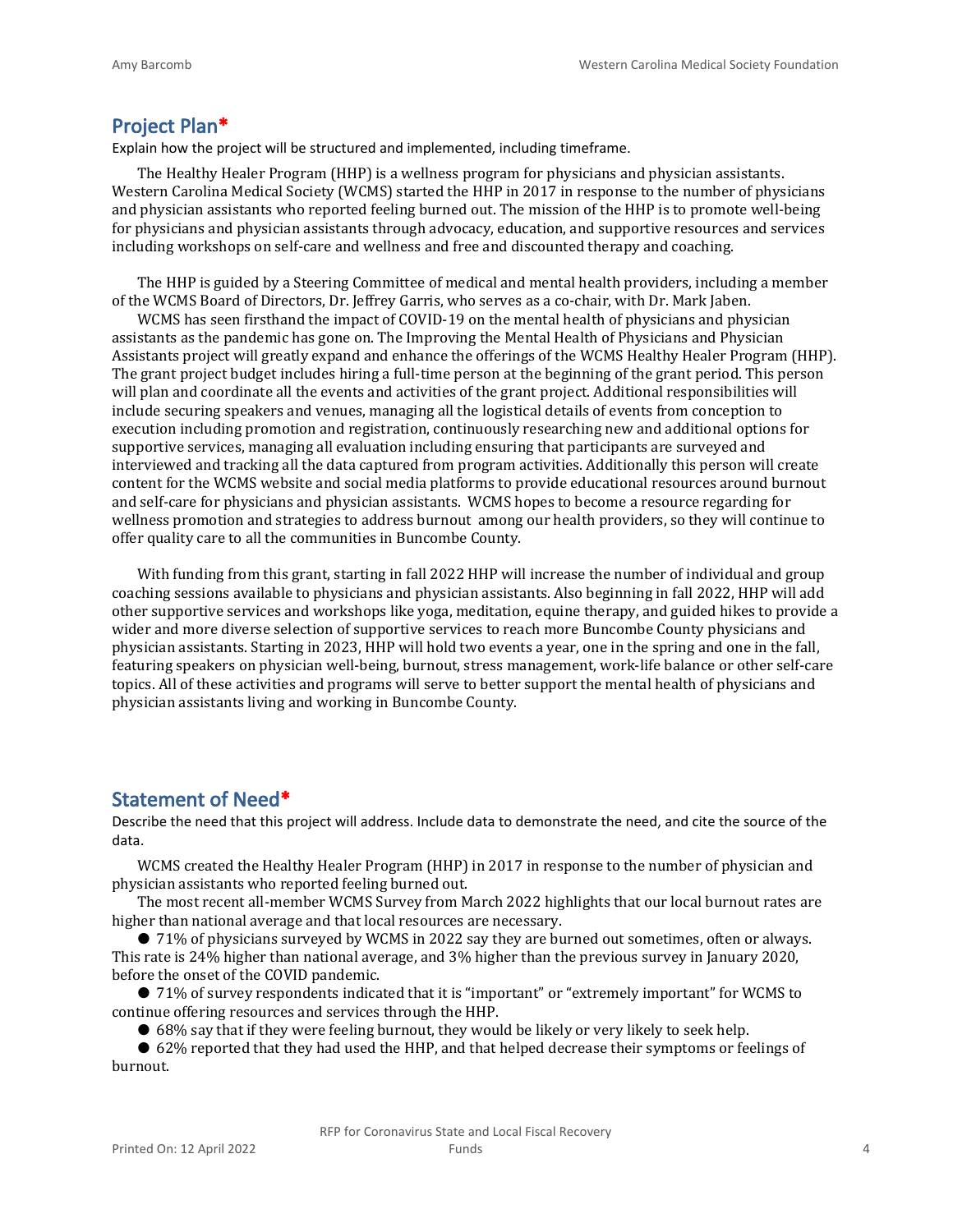According to the 2022 Medscape National Physician Burnout, Depression & Suicide Report, 47% of physicians report feeling burned out.

Dr. Clark Gaither, medical director for the North Carolina Physicians Health Program, reports that in 2021 "We have definitely seen an uptick in referrals for mental health issues, substance abuse disorders, burnout, and behavioral problems."

A study from the University of Minnesota School of Public Health and Harvard Medical School, published in the Journal of the American Medical Association in September 2021 found that physicians are leaving the profession at four times the rate compared to years before the pandemic.

This project aims to provide additional supportive services to physicians and physician assistants to assist them in addressing burnout and improving their mental well-being. Supporting physicians' mental health also means addressing resident well-being by ensuring that the providers in Buncombe County are staying in their profession and able to deliver high-quality healthcare.

### **Link to COVID-19\***

Identify a health or economic harm resulting from or exacerbated by the public health emergency, describe the nature and extent of that harm, and explain how the use of this funding would address such harm.

We are now over two years into the COVID-19 pandemic, and the frontline medical providers who contribute to our healthcare safety net are experiencing disparate impacts on their mental well-being as a result of this ongoing crisis. A study from the University of Minnesota School of Public Health and Harvard Medical School, published in the Journal of the American Medical Association in September 2021 found that physicians are leaving their profession at four times the rate compared to years before the pandemic.

The continuing COVID crisis places additional pressure on physicians and physician assistants and on the healthcare system in general, and research shows that such pressure brings a greater risk of psychological distress.

Supporting the mental health of physicians and physician assistants also means supporting resident wellbeing by ensuring that the providers in Buncombe County are staying in their profession and able to deliver high-quality healthcare. This project will support the mental health of physicians and physician assistants.

#### **Population Served\***

Define the population to be served by this project, including volume and demographic characteristics of those served.

This project addresses the mental health of physicians and physician assistants in Buncombe County. According to the UNC Sheps Center for Health Services Research, in 2019 there were 1,185 physicians in Buncombe County, and 35% were female and 65% were male, 4% were from an underrepresented minority, and 12.5% were over 65 years of age. For the 306 physician assistants in Buncombe County, 59% were female and 41% male, 5% were from an underrepresented minority, and 5% were over 65 years of age.

#### **Results\***

Describe the proposed impact of the project. List at least 3 performance measures that will be tracked and reported. If possible, include baselines and goals for each performance measure.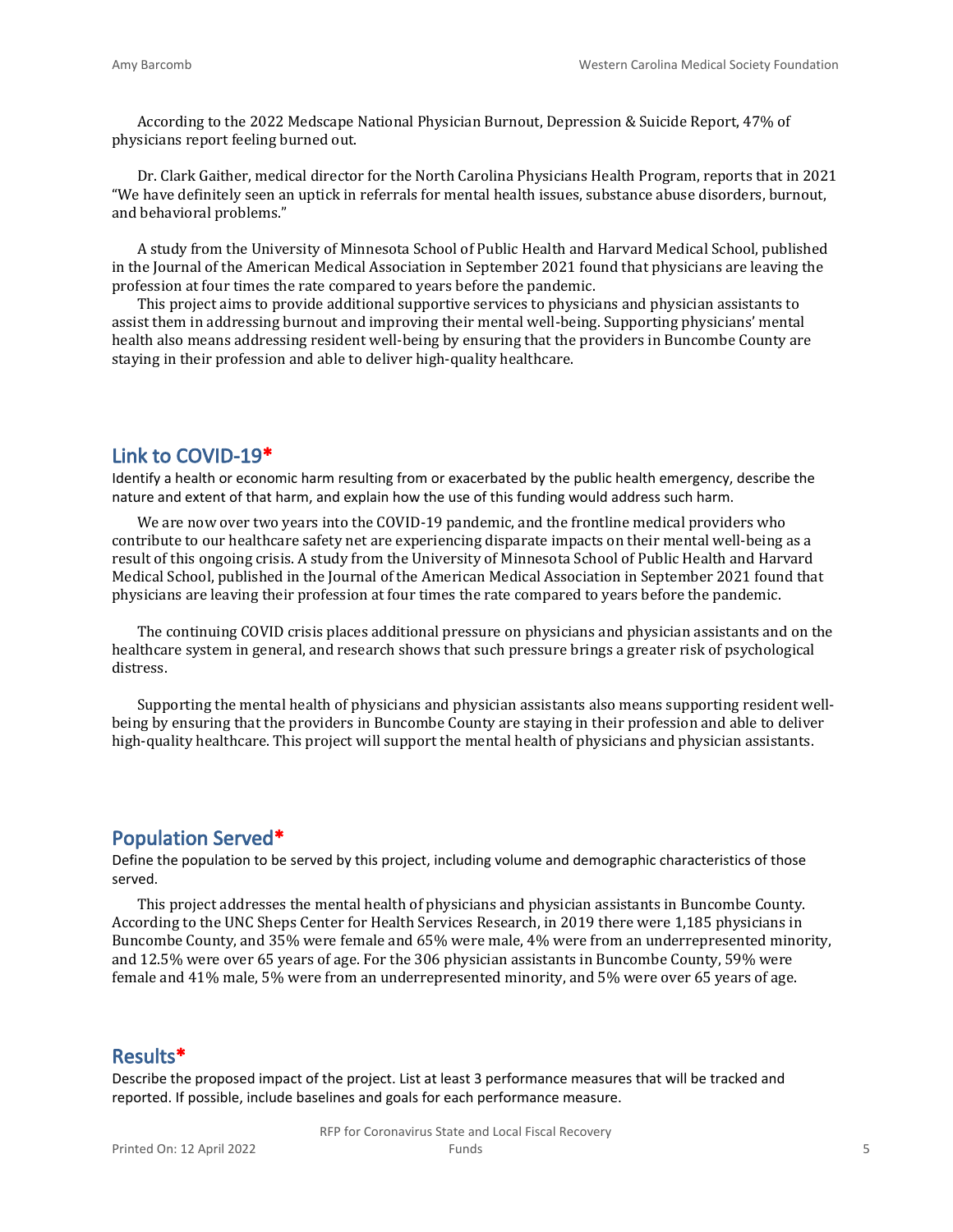The project, Improving the Mental Health of Physicians and Physician Assistants, will address the mental health needs of physicians and physician assistants in Buncombe County. Success of this project will be measured by a decrease in physicians and physician assistants reporting feelings of burnout and reporting an increase in their overall mental well-being. This will be tracked with a survey of each participant at the beginning of their coaching or supportive service and then again at the completion of their program or service. Additionally, the WCMS Annual Survey from March 2022 will be used to determine a baseline in reports of feelings of burnout. In that survey 71% of respondents reported feeling burned out sometimes, often or always. A goal of this project is to see those numbers decrease to be lower than the pre-pandemic levels. In January 2020, 68% of respondents reported feeling burned out sometimes, often or always.

The WCMS Healthy Healer Program (HHP) will measure the success of this project by the number of physicians and physician assistants served by this grant project. Specifically, we'll track and report on the number of physician and physician assistants who take advantage of individual or group coaching sessions, the number who attend the large speaker events, and the number who participate in one of the other supportive services offered.

Additionally, we'll also measure and report on participant satisfaction with the project programs, speakers and services.

#### **Evaluation\***

Describe the data collection, analysis, and quality assurance measures you will use to assure ongoing, effective tracking of contract requirements and outcomes.

WCMS surveys its members annually to track the number reporting that they are experiencing burnout. The Annual WCMS survey from March 2022 will serve as a baseline for burnout and the likelihood that they would seek help for burnout.

During this grant project, the Annual surveys from 2023 through 2026 will be compared to 2022 to assess if we are successfully working towards our goal of improving the mental health of physicians and physician assistants in Buncombe County.

At the beginning of each activity and event that a physician or physician assistant participates in as part of this project, we'll survey each participant, and then survey them again at the completion of that activity or event as well to compare reported levels of burnout, depression, anxiety, stress, self-care behavior, and job satisfaction as it relates to that activity, event or service.

Additionally, the HHP will interview 25 participants each year, which we estimate to be about 5% of total participants, to collect data about them and hear about program satisfaction or any observed gaps.

The HHP will track participation, attendance and satisfaction in each of the offered activities and events ongoing and make adjustments throughout the grant period based on this data. HHP will add more of the popular offerings, make adjustments or look for other options to the less popular, and add options to fill any observed gaps in the program offerings.

#### **Equity Impact\***

How will this effort help build toward a just, equitable, and sustainable COVID-19 recovery? How are the root causes and/or disproportionate impacts of inequities addressed?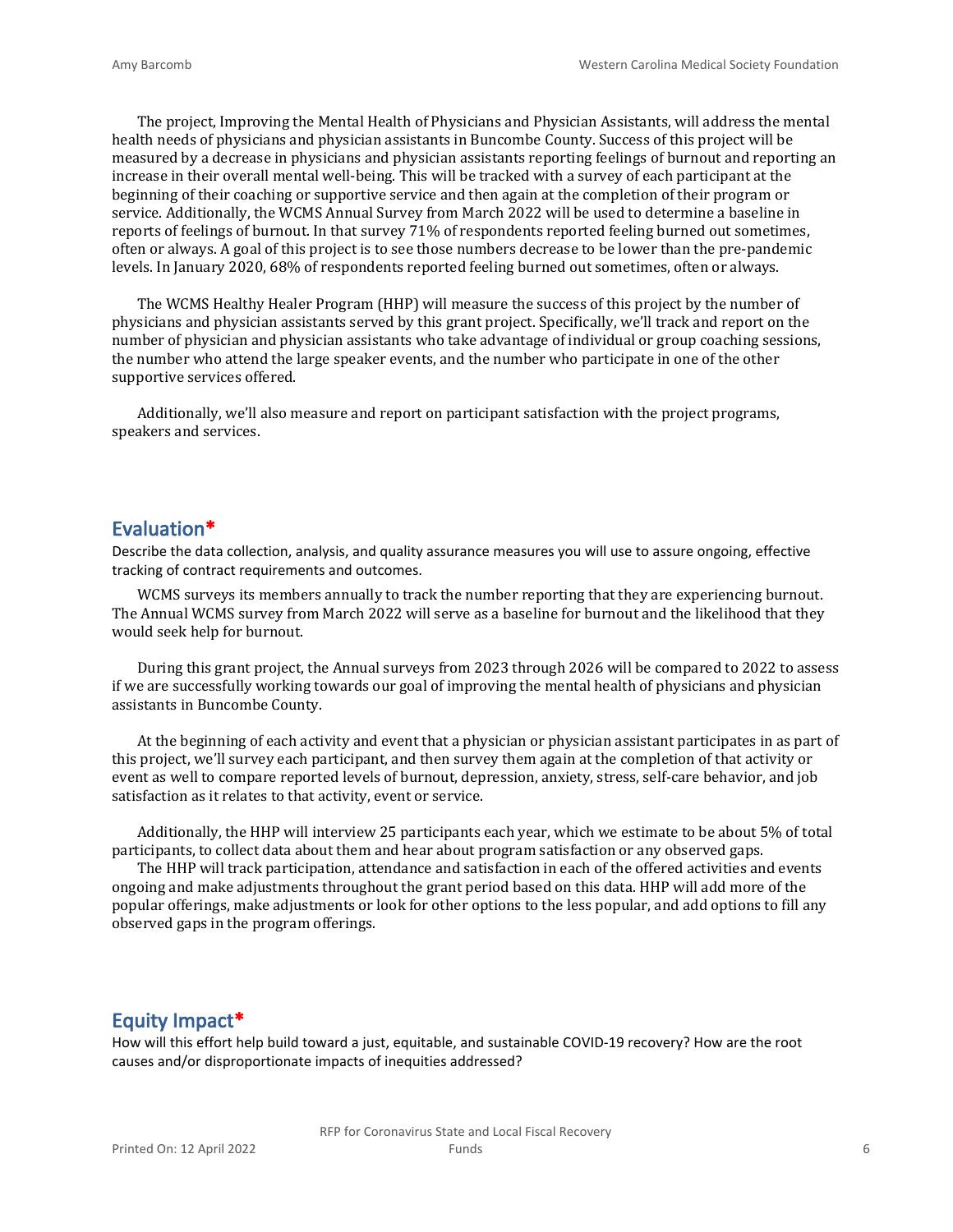A goal of this project is to help physicians and physician assistants be in a strong position to continue providing quality healthcare to everyone in Buncombe County in an effort to build towards a just, equitable and sustainable COVID-19 recovery.

Additionally, the root causes and disproportionate impacts of inequities in access to health and in the healthcare system as a whole will be addressed through annual workshops HHP will put on about the historical context of Black providers in Buncombe County and WNC and cultural humility. This will have an equity impact of informing physicians and physician assistant of ways to provide health care in an equitable, inclusive way, focusing on both the impact to marginalized and minoritized patients and the physicians and physician assistants who care for them.

## **Project Partners\***

Identify any subcontractors you intend to use for the proposed scope of work. For each subcontractor listed, indicate:

1.) What products and/or services are to be supplied by that subcontractor and;

2.) What percentage of the overall scope of work that subcontractor will perform.

Also, list non-funded key partners critical to project.

Dr. Robyn Tiger and other certified coaches:

1. Will provide 180 individual and 4 group coaching sessions per year for four years of the grant project. An additional 2 group coaching sessions will be provided in fall 2022.

2. 22%

Dr. Sharon West

1. Will teach workshops annually on cultural humility and how to practice medicine through an equity lens.

2. 1%

Two Speakers per year, for a total of eight

1. Will talk on such topics as burnout, mindfulness and self-care

2. 10%

Local providers of mindfulness and self-care services in Buncombe County

1. Will provide yoga classes, meditation workshops, pet therapy, equine therapy, sound therapy and similar programs.

2. 12%

## **Capacity\***

Describe the background, experience, and capabilities of your organization or department as it relates to capacity for delivering the proposed project and managing federal funds.

The mission of Western Carolina Medical Society Foundation (WCMSF) is to advocate for a healthy community, increase access to quality healthcare, fight health inequities, and promote wellness in Western North Carolina. Our values are integrity, equity, and innovation. WCMSF lives its mission and values through the programs we operate, including Project Access® which provides medical care to thousands of uninsured, low-income Buncombe County residents annually. WCMSF is always looking for additional opportunities to fulfill its mission of promoting wellness, particularly in physicians and physician assistants.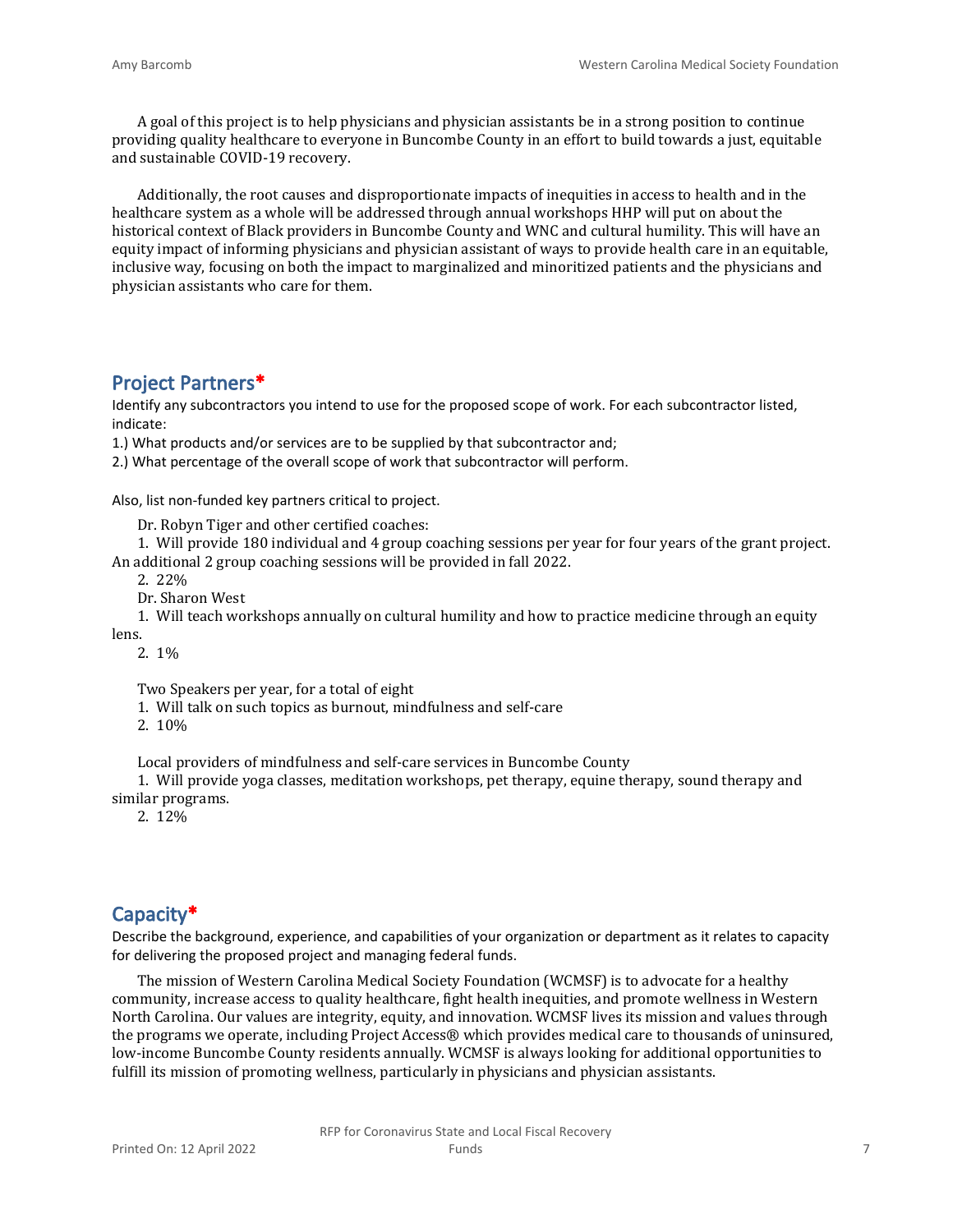The mission of the WCMSF Healthy Healer Program is to promote well-being for residents, physicians and physician assistants through advocacy, education, and supportive resources and services including workshops on self-care and wellness and free and discounted therapy and coaching.

WCMS is led by a CEO who reports to our Board of Directors. The Healthy Healer Program is led by a steering committee made up of medical and mental health providers, including a member of the WCMS Board of Directors, Dr. Jeffrey Garris, who serves as a co-chair, with Dr. Mark Jaben. The WCMS Director of Development is the staff member responsible for overseeing the HHP. This grant project includes funds for a full-time person to execute the grant project plan who will report to the Director of Development. Our organizational chart is uploaded under the "other" section.

2021 WCMS Accomplishments Include:

- 2,602 Project Access® patients served and screened for Social Determinants of Health.
- WCMS and partners held 19 COVID vaccine clinics and vaccinated 1,346 people.
- The WCMS Interpreter Network scheduled 4,520 appointments in 13 languages.

• The Healthy Healer Program provided 138 free therapy sessions to physicians and physician assistants, thanks to a grant from the NC Healthcare Association Foundation.

#### **Budget\***

Provide a detailed project budget including all proposed project revenues and expenditures, including explanations and methodology. For all revenue sources, list the funder and denote whether funds are confirmed or pending. For project expenses, denote all capital vs. operating costs, and reflect which specific expenses are proposed to be funded with one-time Buncombe County Recovery Funds.

Download a copy of the budget form [HERE](https://buncombecounty.org/common/community-investment/grants/early-childhood-education/Recovery-Funds-budget-template.xlsx). Complete the form, and upload it using the button below.

Recovery-Funds-budget-template MH.xlsx

## **Special Considerations\***

Provide any other information that might assist the County in its selection.

22 Staff Structure - January.doc

COVID has impacted us all, but it has affected physicians and physician assistants particularly hard. This project primarily falls under the category of mental health/substance abuse as it will provide support for the mental health of providers. This project also addresses the categories of business support/economic development and workforce, as the Healthy Healer Program and its services work to support the recruitment and retention of physicians and physician assistants to Buncombe County.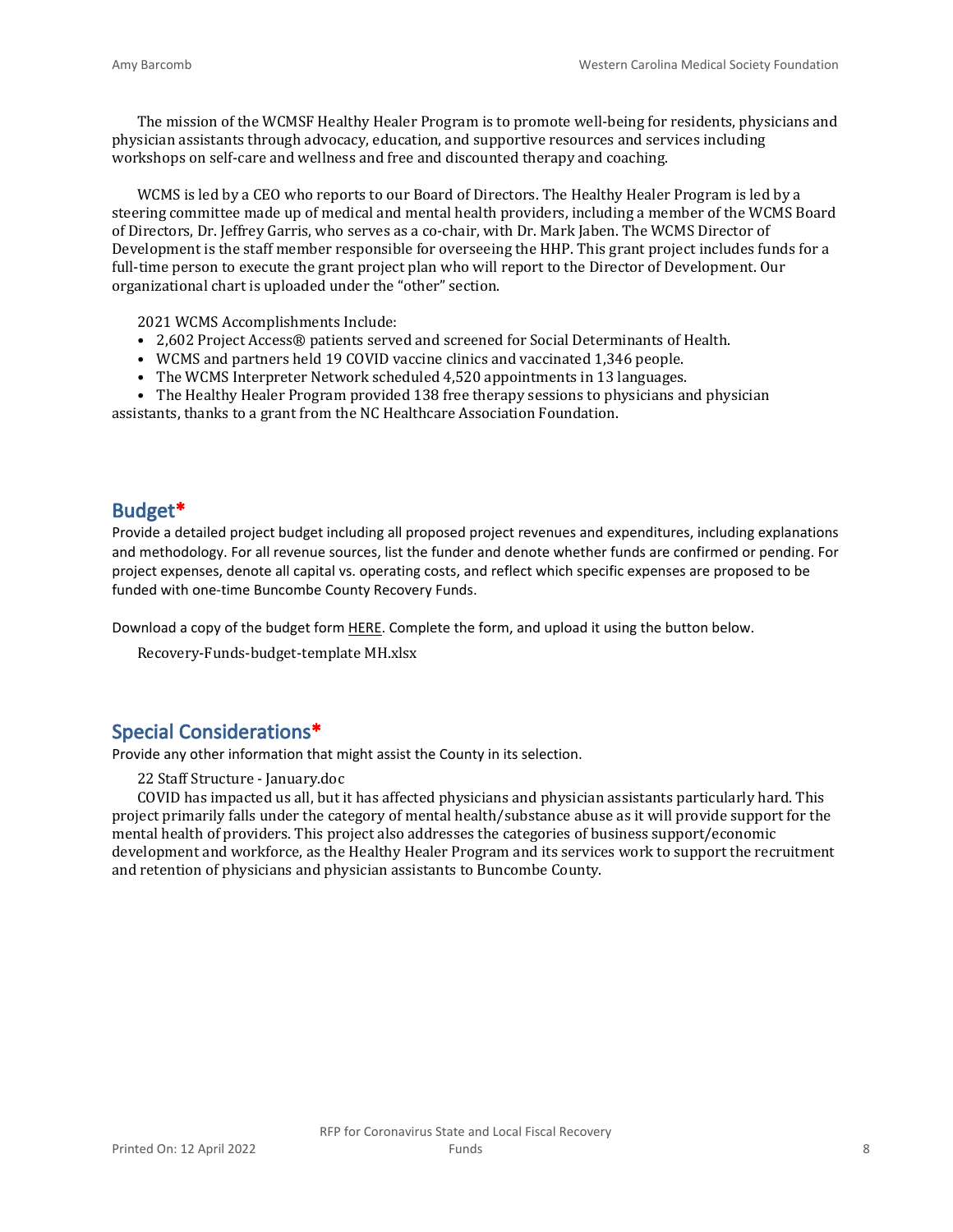# File Attachment Summary

## *Applicant File Uploads*

- tax-exempt letter 2014.pdf
- Recovery-Funds-budget-template MH.xlsx
- 22 Staff Structure January.doc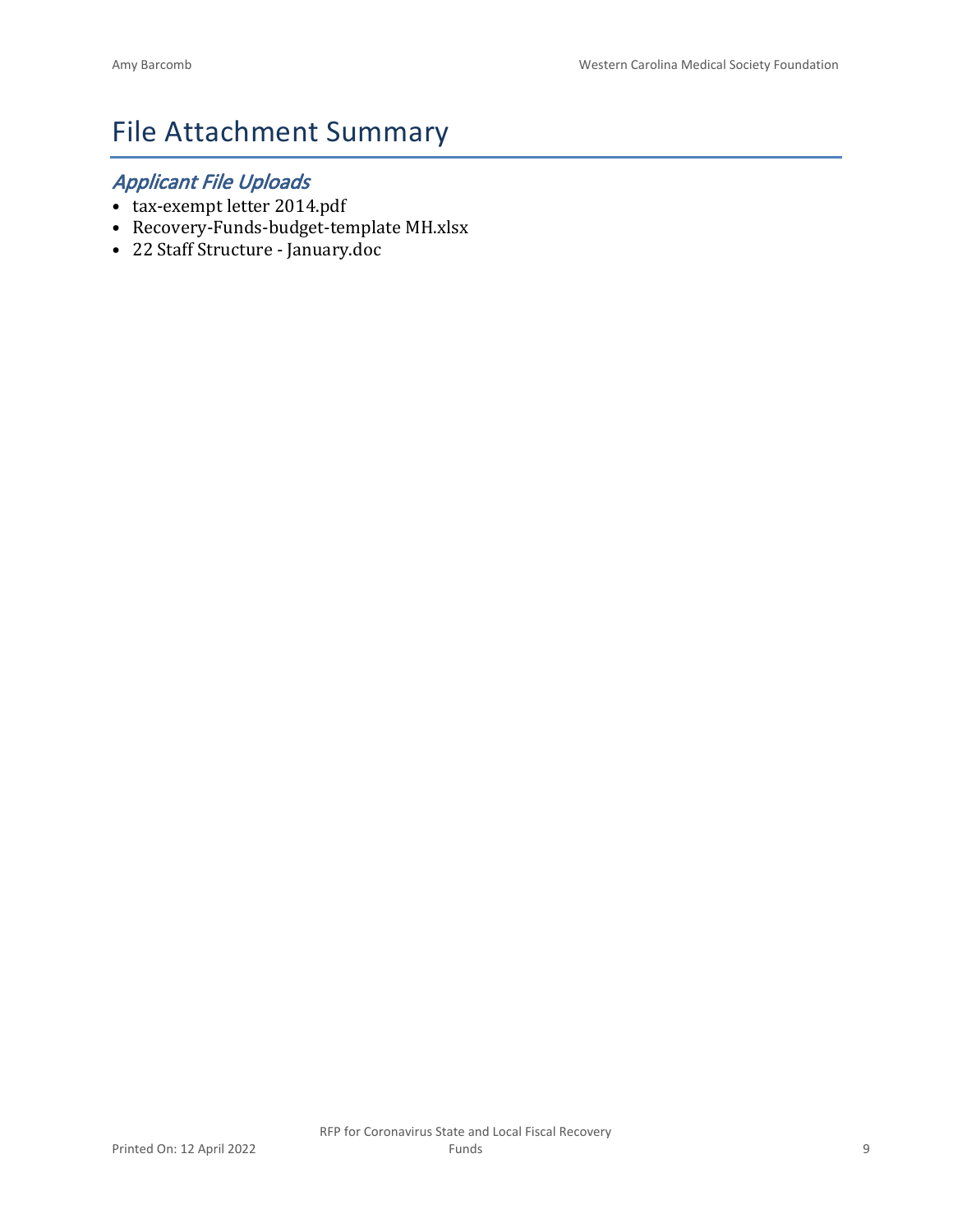INTERNAL REVENUE SERVICE P. O. BOX 2508 CINCINNATI, OH 45201

**MAR 28 2014** Date:

WESTERN CAROLINA MEDICAL SOCIETY FOUNDATION INC C/O MIRIAM SCHWARZ 304 SUMMIT ST ASHEVILLE, NC 28803

| Employer Identification Number:          |           |
|------------------------------------------|-----------|
| 45-5586998                               |           |
| DLN:                                     |           |
| 17053333390022                           |           |
| Contact Person:                          |           |
| NICHOLAS R HINDS                         | ID# 31662 |
| Contact Telephone Number:                |           |
| $(877)$ 829-5500                         |           |
| Accounting Period Ending:<br>December 31 |           |
| Public Charity Status:                   |           |
| 170(b) (1) (A) (V1)                      |           |
| Form 990 Required:                       |           |
| Yes                                      |           |
| Effective Date of Exemption:             |           |
| November 1, 2011                         |           |
| Contribution Deductibility:              |           |
| Yes                                      |           |
| Addendum Applies:                        |           |
| No                                       |           |
|                                          |           |

Dear Applicant:

 $\sim 10$ 

We are pleased to inform you that upon review of your application for tax exempt status we have determined that you are exempt from Federal income tax under section  $501(c)$  (3) of the Internal Revenue Code. Contributions to you are deductible under section 170 of the Code. You are also qualified to receive tax deductible bequests, devises, transfers or gifts under section 2055, 2106 or 2522 of the Code. Because this letter could help resolve any questions regarding your exempt status, you should keep it in your permanent records.

Organizations exempt under section  $501(c)$  (3) of the Code are further classified as either public charities or private foundations. We determined that you are a public charity under the Code section(s) listed in the heading of this letter.

Please see enclosed Publication 4221-PC, Compliance Guide for 501(c)(3) Public Charities, for some helpful information about your responsibilities as an exempt organization.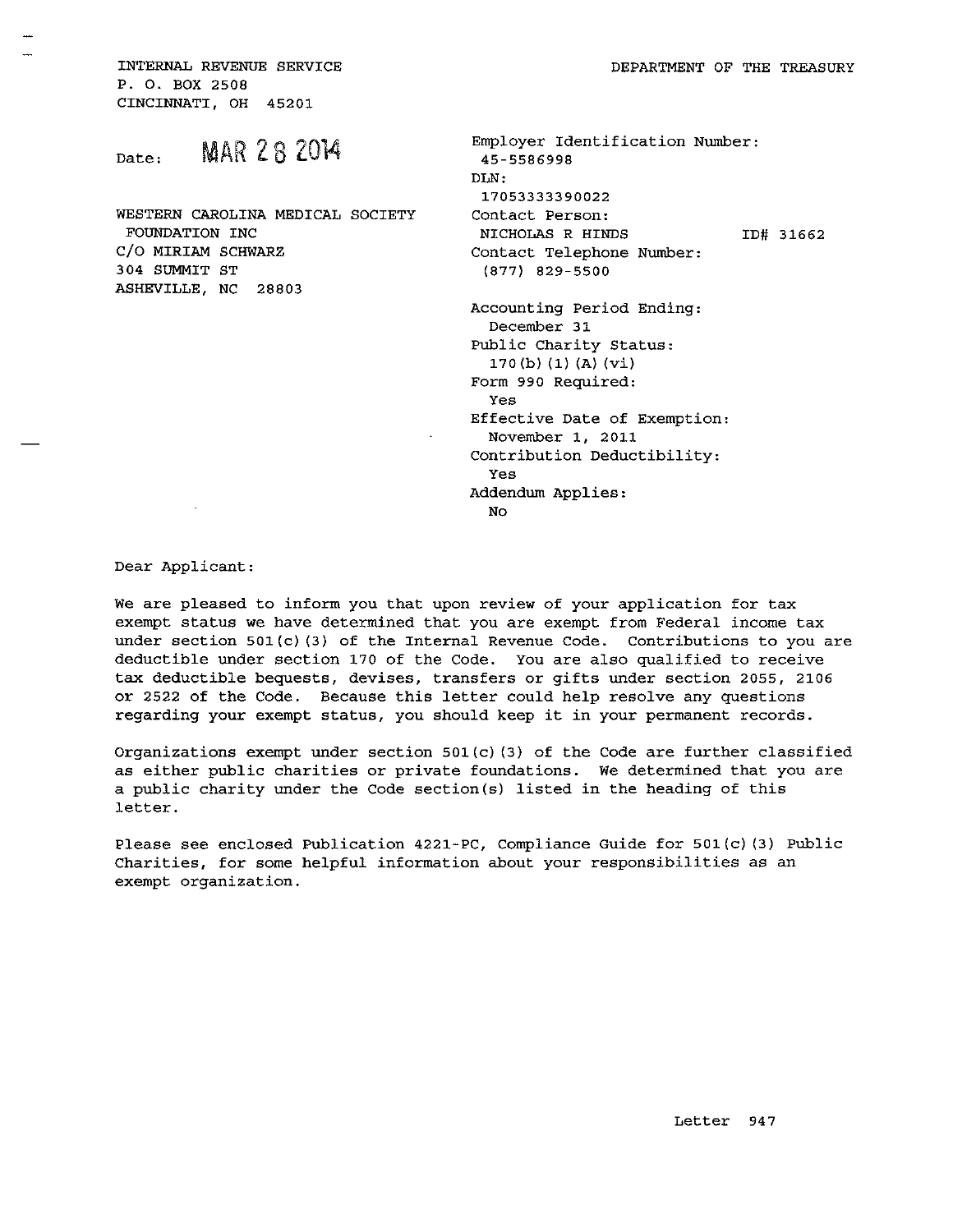#### WESTERN CAROLINA MEDICAL SOCIETY

Sincerely,

Tamera Ripperda

Director, Exempt Organizations

Enclosure: Publication 4221-PC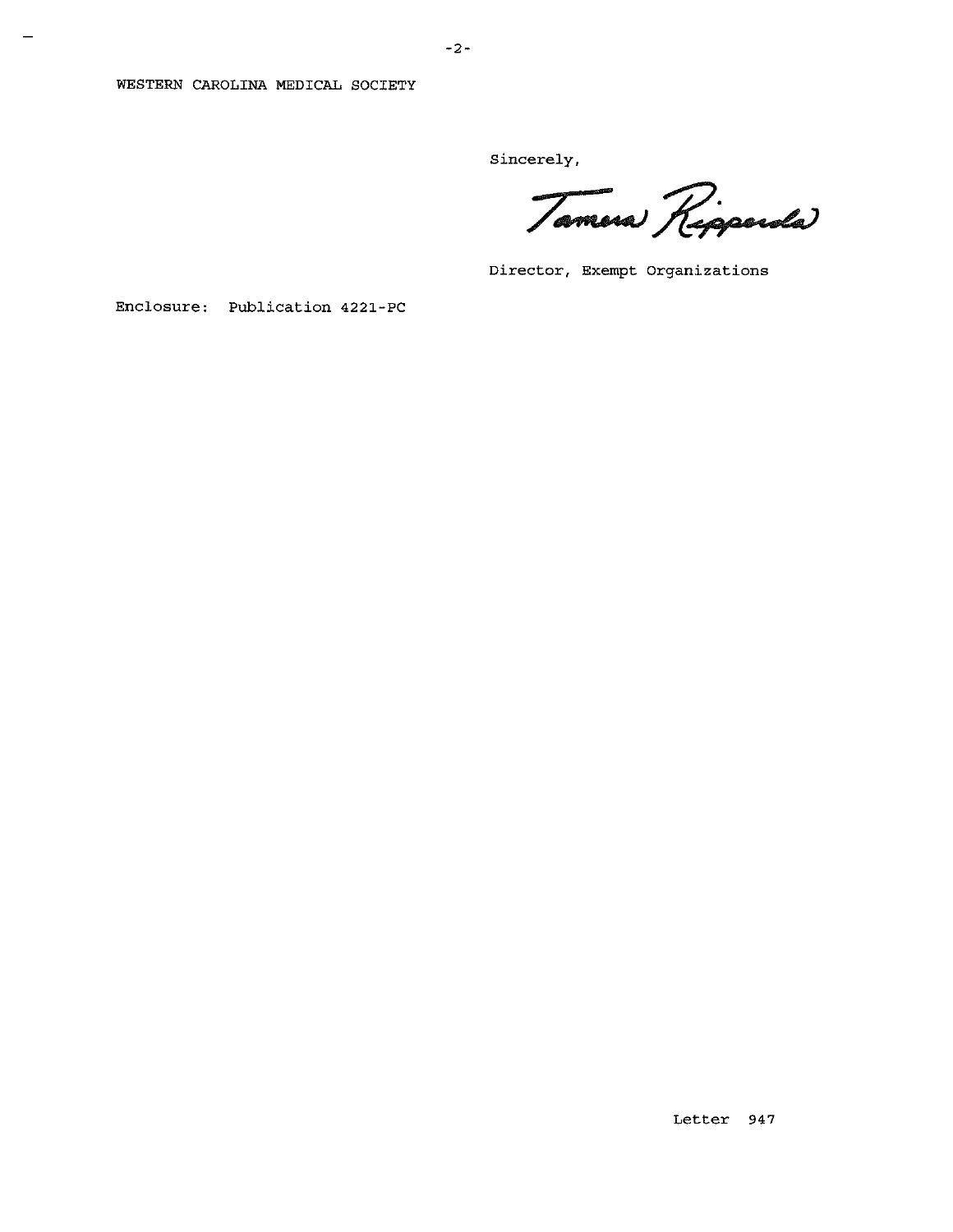#### **Coronavirus State and Local Fiscal Recovery Funds Proposed Project Budget**

| Organization<br>n Nom<br>1121115 | "<br>≅ Foundation, Inc.<br>Carolin<br>$-1$ Society<br><b>MAGGAN</b><br>i Calullia.<br>י וסוטטרי<br>Touloan |
|----------------------------------|------------------------------------------------------------------------------------------------------------|
| <b>Project Name</b>              |                                                                                                            |
| Amount Requested:                | \$706,405                                                                                                  |
|                                  |                                                                                                            |

| Proposed Project Revenue Funder        | Amount     | <b>Confirmed or Pending?</b> | <b>Notes</b>                                              |
|----------------------------------------|------------|------------------------------|-----------------------------------------------------------|
| Proposed Buncombe COVID Recovery Funds | 706,405.00 | Pending                      | to support project July 1, 2022 through December 31, 2026 |
| List other sources here                |            |                              |                                                           |
| List other sources here                |            |                              |                                                           |
| List other sources here                |            |                              |                                                           |
| List other sources here                |            |                              |                                                           |
| List other sources here                |            |                              |                                                           |
| List other sources here                |            |                              |                                                           |
| List other sources here                |            |                              |                                                           |
| List other sources here                |            |                              |                                                           |
| List other sources here                |            |                              |                                                           |
| List other sources here                |            |                              |                                                           |
| List other sources here                |            |                              |                                                           |
| List other sources here                |            |                              |                                                           |
| List other sources here                |            |                              |                                                           |
| List other sources here                |            |                              |                                                           |
| Total $\frac{1}{2}$                    | 706,405.00 |                              |                                                           |

|                                   |    | Proposed              |                    |    |                          | <b>Capital or Operating</b> |                                                                       |
|-----------------------------------|----|-----------------------|--------------------|----|--------------------------|-----------------------------|-----------------------------------------------------------------------|
| <b>Proposed Project Expenses</b>  |    | <b>Recovery Funds</b> | <b>Other Funds</b> |    | <b>Total</b>             | Expense?                    | <b>Notes</b>                                                          |
| Salaries & benefits               | \$ | 332,164.00            |                    |    | 332,164.00               | Operating Expense           |                                                                       |
| Contract Services                 | \$ | 252,450.00            |                    | \$ | 252,450.00               | <b>Operating Expense</b>    | Idirect Mental Health services                                        |
| Event Expenses                    | \$ | 115,100.00            |                    |    |                          |                             | Speaker honorarium/travel, event venue, food, CME, survey tool for 8  |
|                                   |    |                       |                    | S  | 115,100.00               | <b>Operating Expense</b>    | levents                                                               |
| Postage                           | \$ | 3,000.00              |                    | \$ | 3,000.00                 | <b>Operating Expense</b>    | to mail postcard invites to 8 different events                        |
| Printing                          | \$ | 4,200.00              |                    | S  | 4,200.00                 | <b>Operating Expense</b>    | to print postcard invites to 8 different events                       |
| Supplies                          | \$ | 8,800.00              |                    |    |                          |                             | Speaker's books for each attendee and supplies in order to put on the |
|                                   |    |                       |                    | \$ | 8,800.00                 | <b>Operating Expense</b>    | levents                                                               |
| Marketing                         | \$ | 7,623.00              |                    |    |                          |                             | graphic designer to create postcard invites, digital and print ads;   |
|                                   |    |                       |                    |    | 7,623.00                 | <b>Operating Expense</b>    | running ads                                                           |
| Overhead                          | \$ | 37,908.00             |                    | S  | 37,908.00                | <b>Operating Expense</b>    |                                                                       |
| List expenses here                |    |                       |                    |    | $\blacksquare$           |                             |                                                                       |
| List expenses here                |    |                       |                    | \$ | $\overline{\phantom{0}}$ |                             |                                                                       |
| List expenses here                |    |                       |                    | \$ | $\blacksquare$           |                             |                                                                       |
| List expenses here                |    |                       |                    | \$ | $\blacksquare$           |                             |                                                                       |
| List expenses here                |    |                       |                    | \$ | $\blacksquare$           |                             |                                                                       |
| List expenses here                |    |                       |                    | \$ | $\overline{\phantom{a}}$ |                             |                                                                       |
| List expenses here                |    |                       |                    | \$ | -                        |                             |                                                                       |
| List expenses here                |    |                       |                    | \$ | $\overline{\phantom{a}}$ |                             |                                                                       |
| List expenses here                |    |                       |                    | \$ | $\blacksquare$           |                             |                                                                       |
| List expenses here                |    |                       |                    | \$ | $\overline{\phantom{a}}$ |                             |                                                                       |
| List expenses here                |    |                       |                    | \$ | $\blacksquare$           |                             |                                                                       |
| List expenses here                |    |                       |                    | \$ | $\overline{\phantom{a}}$ |                             |                                                                       |
| List expenses here                |    |                       |                    | \$ | $\overline{\phantom{a}}$ |                             |                                                                       |
| List expenses here                |    |                       |                    | S  | $\overline{\phantom{a}}$ |                             |                                                                       |
| List expenses here                |    |                       |                    | \$ | $\blacksquare$           |                             |                                                                       |
| List expenses here                |    |                       |                    | \$ | $\overline{\phantom{0}}$ |                             |                                                                       |
| List expenses here                |    |                       |                    |    | $\blacksquare$           |                             |                                                                       |
| Total $\frac{1}{3}$<br>761,245.00 |    |                       |                    |    |                          |                             |                                                                       |